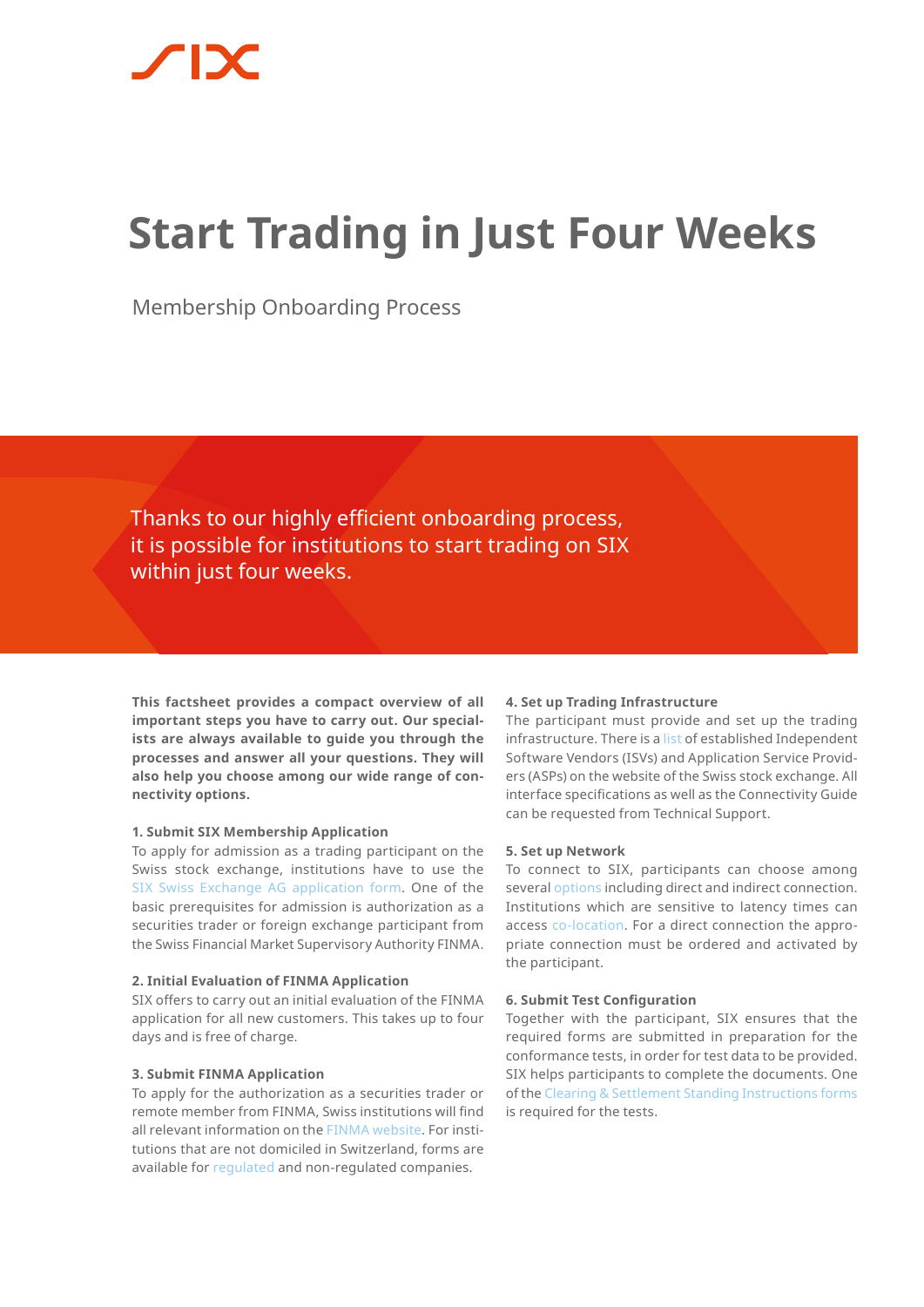## **Process Overview**

|                       |                                        | 1 <sup>st</sup> Week                               |      |                                    |                                |      |      |                                   | 2 <sup>nd</sup> Week |      |                              |      |      |                    |
|-----------------------|----------------------------------------|----------------------------------------------------|------|------------------------------------|--------------------------------|------|------|-----------------------------------|----------------------|------|------------------------------|------|------|--------------------|
|                       |                                        | Mon.                                               | Tue. | Wed.                               | Thu.                           | Fri. | Sat. | Sun.                              | Mon.                 | Tue. | Wed.                         | Thu. | Fri. | Sat.               |
|                       |                                        | <b>Membership Application &amp; FINMA Approval</b> |      |                                    |                                |      |      |                                   |                      |      |                              |      |      |                    |
| <b>Business Setup</b> |                                        | 1. Submit membership application                   |      |                                    |                                |      |      |                                   |                      |      |                              |      |      |                    |
|                       |                                        |                                                    |      | 2. Evaluation of FINMA application |                                |      |      |                                   |                      |      |                              |      |      |                    |
|                       |                                        |                                                    |      |                                    | 3. Submit application to FINMA |      |      |                                   |                      |      |                              |      |      |                    |
|                       |                                        |                                                    |      |                                    |                                |      |      |                                   |                      |      |                              |      |      |                    |
|                       |                                        |                                                    |      |                                    |                                |      |      |                                   |                      |      |                              |      |      |                    |
|                       | <b>Technical Setup</b>                 |                                                    |      |                                    |                                |      |      |                                   |                      |      |                              |      |      |                    |
|                       |                                        |                                                    |      | 4. Set up trading infrastructure   |                                |      |      |                                   |                      |      |                              |      |      |                    |
|                       | 5. Set up network                      |                                                    |      |                                    |                                |      |      |                                   |                      |      |                              |      |      |                    |
|                       |                                        |                                                    |      |                                    |                                |      |      | 7. Submit connectivity parameters |                      |      |                              |      |      |                    |
|                       |                                        |                                                    |      |                                    |                                |      |      |                                   |                      |      |                              |      |      | 8. Establish physi |
|                       |                                        |                                                    |      |                                    |                                |      |      |                                   |                      |      |                              |      |      | Publication of rou |
|                       |                                        |                                                    |      |                                    |                                |      |      |                                   |                      |      |                              |      |      |                    |
| Operational Setup     |                                        |                                                    |      |                                    |                                |      |      |                                   |                      |      |                              |      |      |                    |
|                       | <b>Operational Setup &amp; Testing</b> |                                                    |      |                                    |                                |      |      |                                   |                      |      |                              |      |      |                    |
|                       | Assemble target configuration          |                                                    |      |                                    |                                |      |      |                                   |                      |      |                              |      |      |                    |
|                       |                                        |                                                    |      |                                    |                                |      |      |                                   |                      |      | 6. Submit test configuration |      |      |                    |
|                       |                                        |                                                    |      |                                    |                                |      |      |                                   |                      |      |                              |      |      |                    |
|                       |                                        |                                                    |      |                                    |                                |      |      |                                   |                      |      |                              |      |      |                    |
|                       |                                        |                                                    |      |                                    |                                |      |      |                                   |                      |      |                              |      |      |                    |
|                       |                                        |                                                    |      |                                    |                                |      |      |                                   |                      |      |                              |      |      |                    |
|                       |                                        |                                                    |      |                                    |                                |      |      |                                   |                      |      |                              |      |      |                    |

Party responsible: Participant SIX FINMA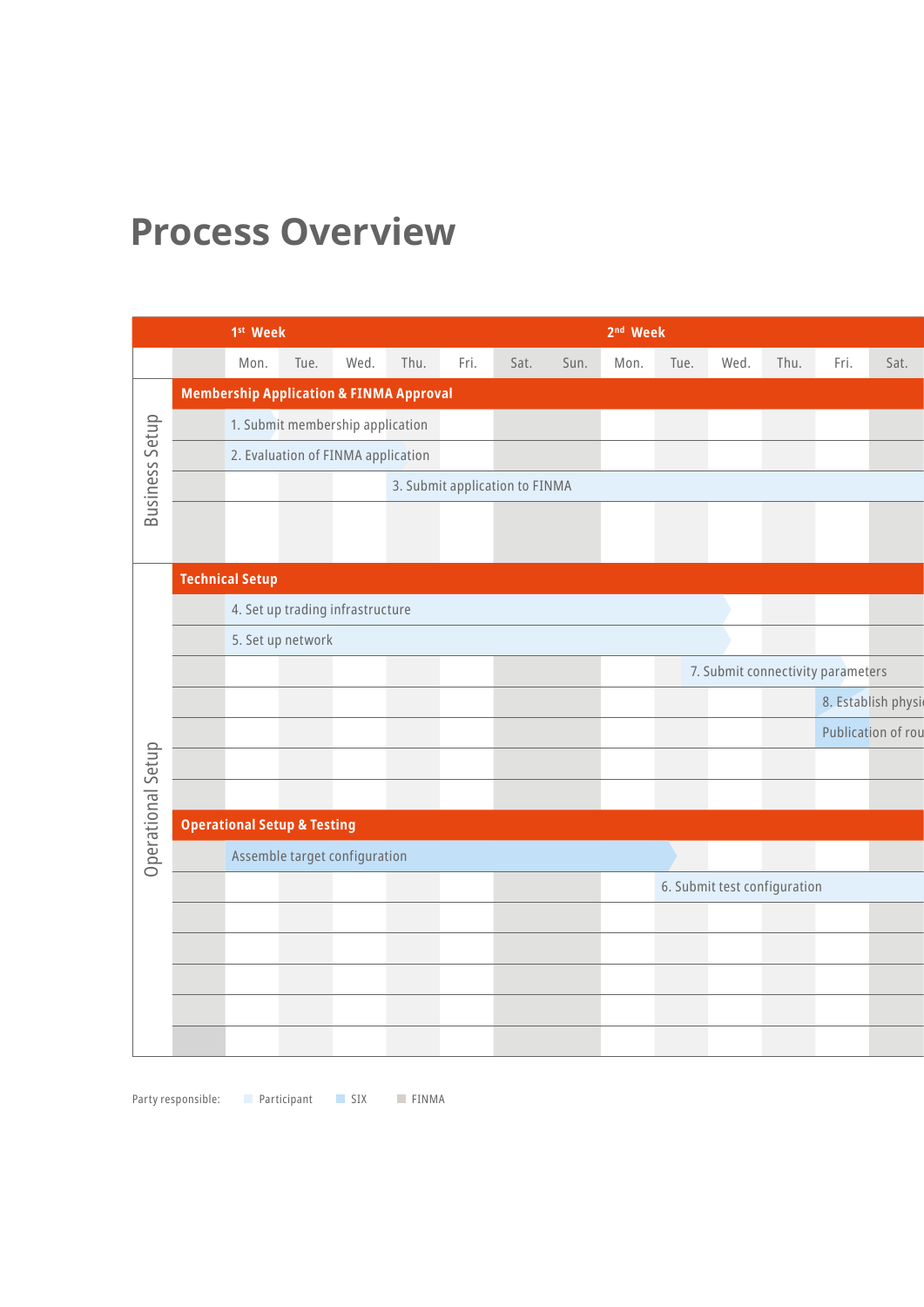|                   | 3rd Week                       |      |                              | 4 <sup>th</sup> Week |                            |      |                        |                     |      |      |  |           |                       |      |  |
|-------------------|--------------------------------|------|------------------------------|----------------------|----------------------------|------|------------------------|---------------------|------|------|--|-----------|-----------------------|------|--|
| Sun.              | Mon.                           | Tue. | Wed.                         | Thu.                 | Fri.                       | Sat. | Sun.                   | Mon.                | Tue. | Wed. |  | Thu. Fri. | Sat.                  | Sun. |  |
|                   |                                |      |                              |                      |                            |      |                        |                     |      |      |  |           |                       |      |  |
|                   |                                |      |                              |                      |                            |      |                        |                     |      |      |  |           |                       |      |  |
|                   |                                |      |                              |                      |                            |      |                        |                     |      |      |  |           |                       |      |  |
|                   |                                |      |                              |                      |                            |      |                        |                     |      |      |  |           |                       |      |  |
|                   |                                |      |                              | SIX approval         |                            |      |                        |                     |      |      |  |           |                       |      |  |
|                   |                                |      |                              | FINMA approval       |                            |      |                        |                     |      |      |  |           |                       |      |  |
|                   |                                |      |                              |                      |                            |      |                        |                     |      |      |  |           |                       |      |  |
|                   |                                |      |                              |                      |                            |      |                        |                     |      |      |  |           |                       |      |  |
|                   |                                |      |                              |                      |                            |      |                        |                     |      |      |  |           |                       |      |  |
|                   |                                |      |                              |                      |                            |      |                        |                     |      |      |  |           |                       |      |  |
| cal connectivity  |                                |      |                              |                      |                            |      |                        |                     |      |      |  |           |                       |      |  |
| ter configuration |                                |      |                              |                      |                            |      |                        |                     |      |      |  |           |                       |      |  |
|                   |                                |      | 9. Issue certificate request |                      |                            |      |                        |                     |      |      |  |           |                       |      |  |
|                   |                                |      | Issue certificate acceptance |                      |                            |      |                        |                     |      |      |  |           |                       |      |  |
|                   |                                |      |                              |                      |                            |      |                        |                     |      |      |  |           |                       |      |  |
|                   |                                |      |                              |                      |                            |      |                        |                     |      |      |  |           |                       |      |  |
|                   |                                |      |                              |                      |                            |      |                        |                     |      |      |  |           |                       |      |  |
|                   |                                |      | 10. Start testing            |                      |                            |      |                        |                     |      |      |  |           |                       |      |  |
|                   |                                |      |                              |                      | 11. Testing (T+0) complete |      |                        |                     |      |      |  |           |                       |      |  |
|                   | 12. Submit final configuration |      |                              |                      |                            |      | Testing (T+2) complete |                     |      |      |  |           |                       |      |  |
|                   |                                |      |                              |                      |                            |      |                        | Market notification |      |      |  |           | Setup complete        |      |  |
|                   |                                |      |                              |                      |                            |      |                        |                     |      |      |  |           | 13. First trading day |      |  |
|                   |                                |      |                              |                      |                            |      |                        |                     |      |      |  |           |                       |      |  |